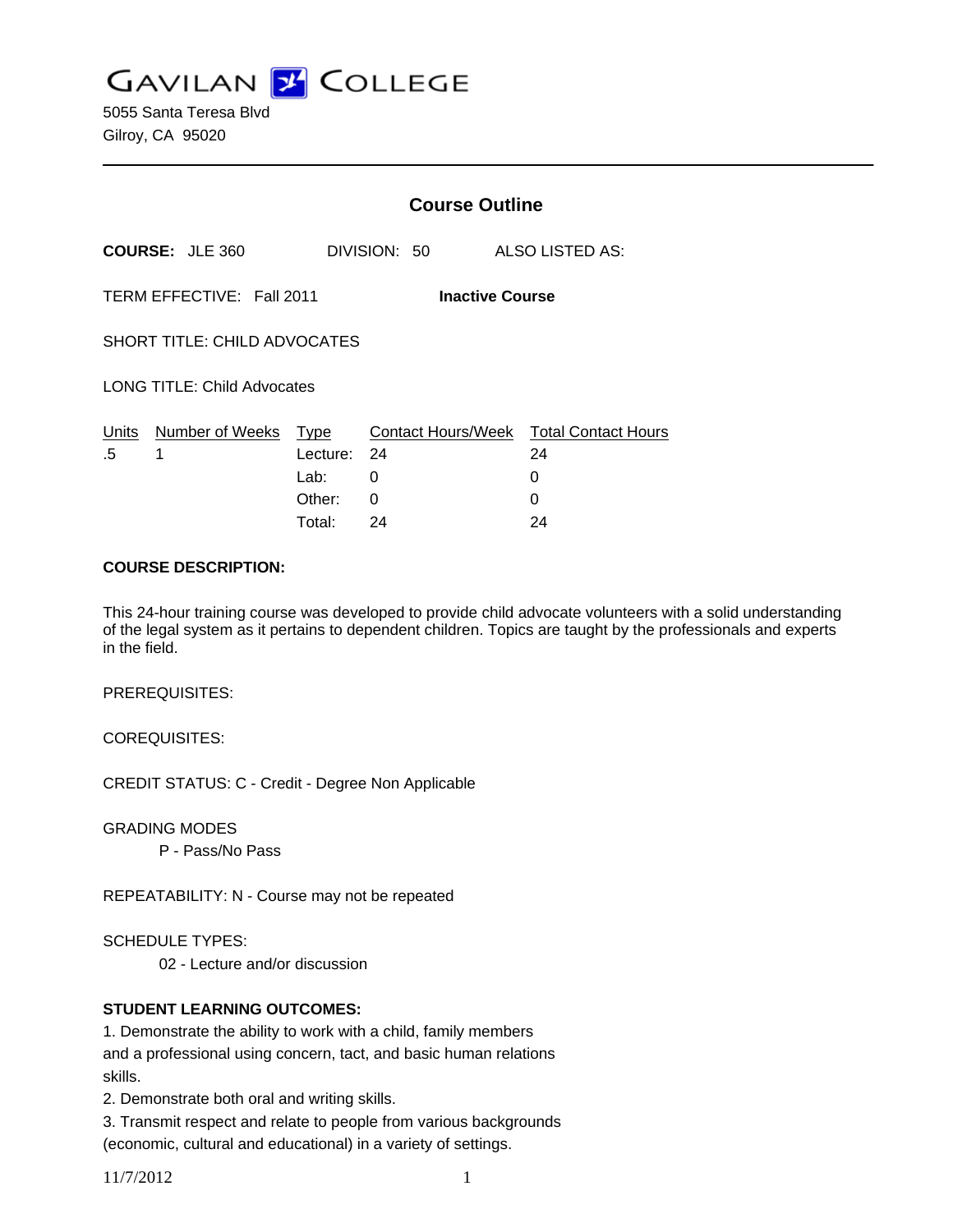4. Demonstrate ability to gather and accurately record factual information and maintain objectivity.

## **CONTENT, STUDENT PERFORMANCE OBJECTIVES, OUT-OF-CLASS ASSIGNMENTS**

Inactive Course: 09/26/2011

- I. Orientation Session
- A. History of the Program Development
- B. Purpose of Child Advocate
- C. Guest Speakers
- Current Advocates
- a. How their case has developed
- b. How they make the time
- c. Questions and Answers
- II. Session One
- A. Accountability of Advocate
- B. Confidentiality
- C. Mandated Reporting
- D. Overview of Court System
- E. Role of Social Services
- III. Session Two
- A. Role of the Commissioner
- B. Role of the Public Defender
- C. Understanding the Child's Parents
- D. Interviewing Skills: Part One
- IV. Session Three
- A. Child Development: Stages
- B. Bonding Issues/Dysfunctional Patterns
- C. Dynamics of Abusive Families
- D. Sex Roles/Sexual Abuse
- V. Session Four
- A. Role of the District Attorney/Child's Attorney
- B. Role of the County Counsel
- C. Interviewing Skills: Part Two
- IV. Session Three
- A. Child Development: Stages
- B. Bonding Issues/Dysfuntional patterns
- C. Dynamics of Abusive Families
- D. Sex Roles/Sexual Abuse
- V. Session Four
- A. Role of the District Attorney/Child's Attorney
- B. Role of the County Counsel
- C. Interviewing Skills: Part Two
- VI. Session Five
- A. Community Resources
- B. Court Report Writing/Data Collection/Notetaking
- C. Testifying in Court
- VII. Swearing-In Ceremony
- A. Role of the Superior Court Judge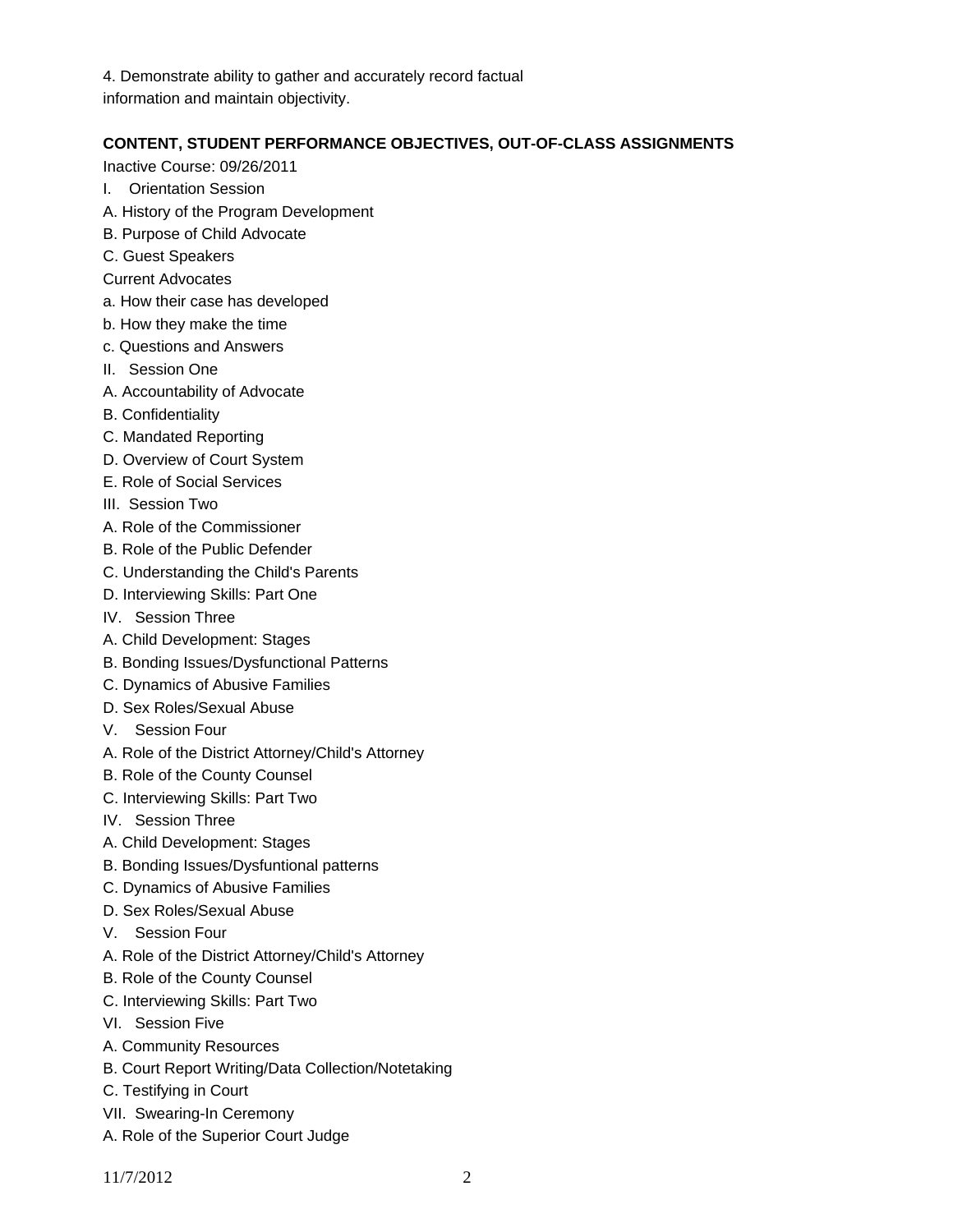See content section of course outline.

### **METHODS OF INSTRUCTION:**

Lecture, discussion and demonstrations will serve as the medium of instruction. Audio-visual aids will be utilized as they facilitate meaningful instruction. Regular assignments may be required for out-of-class study/reseach. Individual guidance will be provided as required.

# **METHODS OF EVALUATION:**

The types of writing assignments required: Written homework The problem-solving assignments required: None The types of skill demonstrations required: Class performance The types of objective examinations used in the course: None Other category: None The basis for assigning students grades in the course: Writing assignments: 5% - 10% Problem-solving demonstrations: 0% - 0% Skill demonstrations: 5% - 95% Objective examinations: 0% - 0% Other methods of evaluation: 0% - 0%

### **REPRESENTATIVE TEXTBOOKS:**

Text being used are specified by the State Board of Corrections Standards and Training (STC) Various handouts are supplied by the instructors. Reading level of text: 12 Grade

### **ARTICULATION and CERTIFICATE INFORMATION**

 Not Transferable UC TRANSFER: Not Transferable Associate Degree: CSU GE: IGETC: CSU TRANSFER:

### **SUPPLEMENTAL DATA:**

Basic Skills: N Classification: G Noncredit Category: Y Cooperative Education: Program Status: 2 Stand-alone